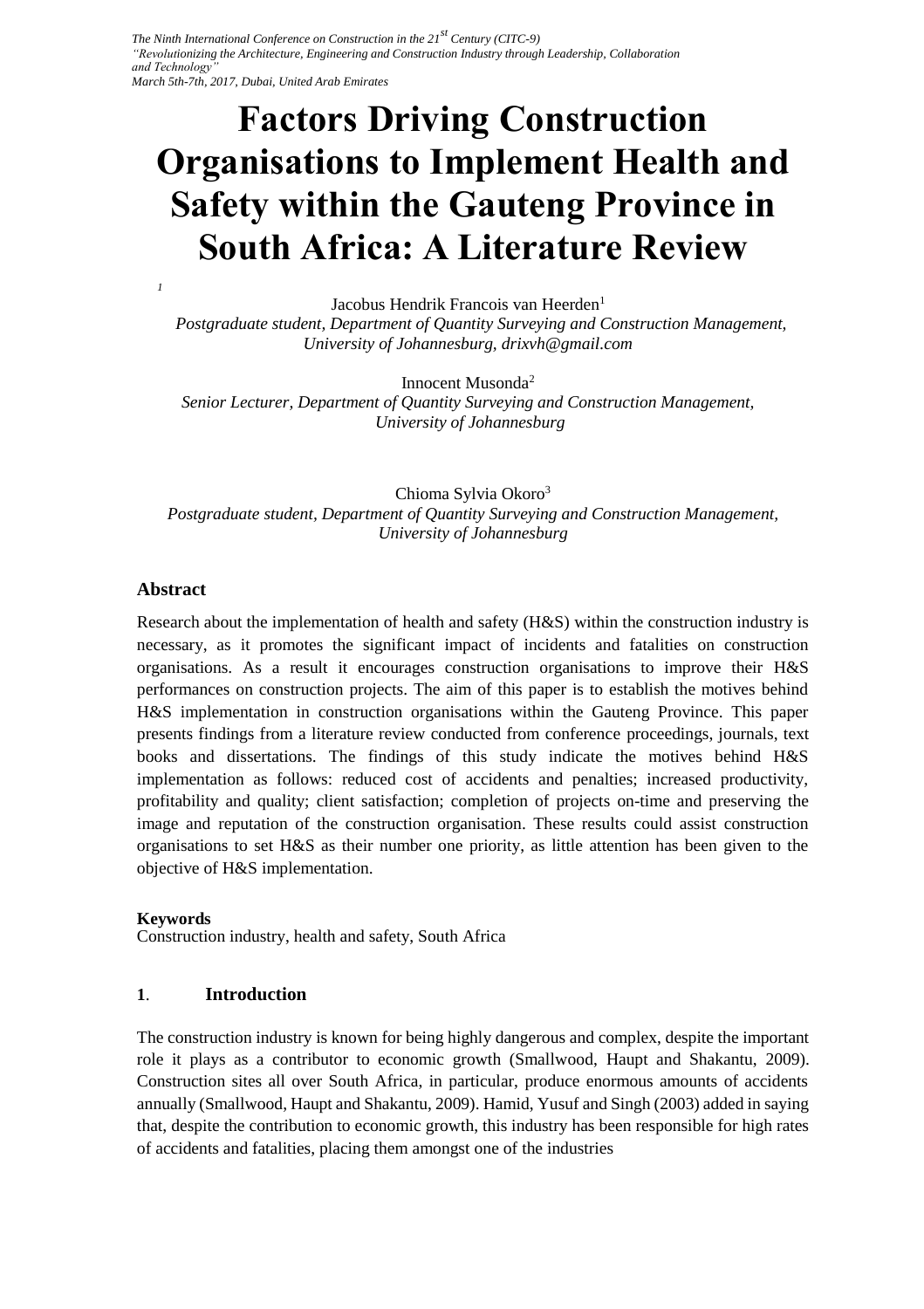with the highest rate of accidents, fatalities, and permanent- and non-permanent disabilities. According to statistics from the Federated Employer's Mutual Assurance Company (FEMAC) (2016), the Gauteng Province construction industry incurred accidents, as presented in Table 1. It is clearly visible that the number of accidents, although lower in 2014 (than in 2012, 2013 and 2015), is still high and costs companies enormous amounts. Furthermore, inadequate H&S results in lost days (representing time), cost and eventually quality. Okorie and Smallwood (2010) supported this by stating that the construction industry is responsible for the highest cases of lost workdays. Hamid *et al.* (2008) indicated that clients and contractors tend to focus more on profit maximization, and less on H&S implementation.

| Year of accident | No. of accidents | Lost days | verage cost/accid |
|------------------|------------------|-----------|-------------------|
| 2012             | 3873             | 45 269    | 25 694            |
| 2013             | 3954             | 38 060    | 27 272            |
| 2014             | 3654             | 31 294    | 28 4 22           |
| 2015             | 3840             | 30 5 20   | 31 682            |
|                  |                  |           |                   |

**Table 1:** Construction H&S statistics (as at June 2016)

#### *Source: FEMAC (2016)*

Health and safety is a humanitarian and economic concern that comes at costs and it needs proper management control (Muiruri and Mulinge, 2014). They further stated that the cost concern as direct costs (hospitalisation, medical costs, liability and property losses, sick leave administration, premiums for workers and temporary disability payments) and indirect costs (delays, payment for replacement of workers, training of new workers, *etcetera*). Construction managers tend to think profits will decrease and costs will increase when H&S measures are implemented on construction projects. However, it was found that investment in construction H&S increases profitability by increasing productivity and uplifting employee confidence, and it decreases attrition.

According to Smallwood (2002) and Smallwood *et al.* (2009), lack of H&S implementation results in: poor housekeeping, decline in productivity, programme delay, increased cost of accidents, increased compensation insurance claims and harm to the environment *etcetera.* It is therefore necessary to implement H&S in order to reduce the incidence of accidents. The reasons for implementing H&S have been highlighted in other studies, for instance, Smallwood (2010) to include legislation, financial issues, fines and penalties, quality, late completion and the reputation & image of the construction organisation. This paper reviews motives for implementing H&S in the construction industry in which cost, time and quality are usually the dominating parameters used in evaluating the success and which receive more attention and take preference over H&S in a project. As a result, a higher risk of accident becomes possible. The objective of the paper is therefore to identify motives which drive H&S organisations to implement H&S. To achieve this objective, a review of literature was conducted from databases including Google, Ebscohost, Google Scholar, Science Direct, etcetera. Materials were selected based on their relation to the subject under study. Keywords therefore included health, safety, organisation commitment, safety culture, safety implementation, construction industry and H&S improvement. The current paper provides information which would aid in understanding the motives why construction organisations are motivated to implement H&S.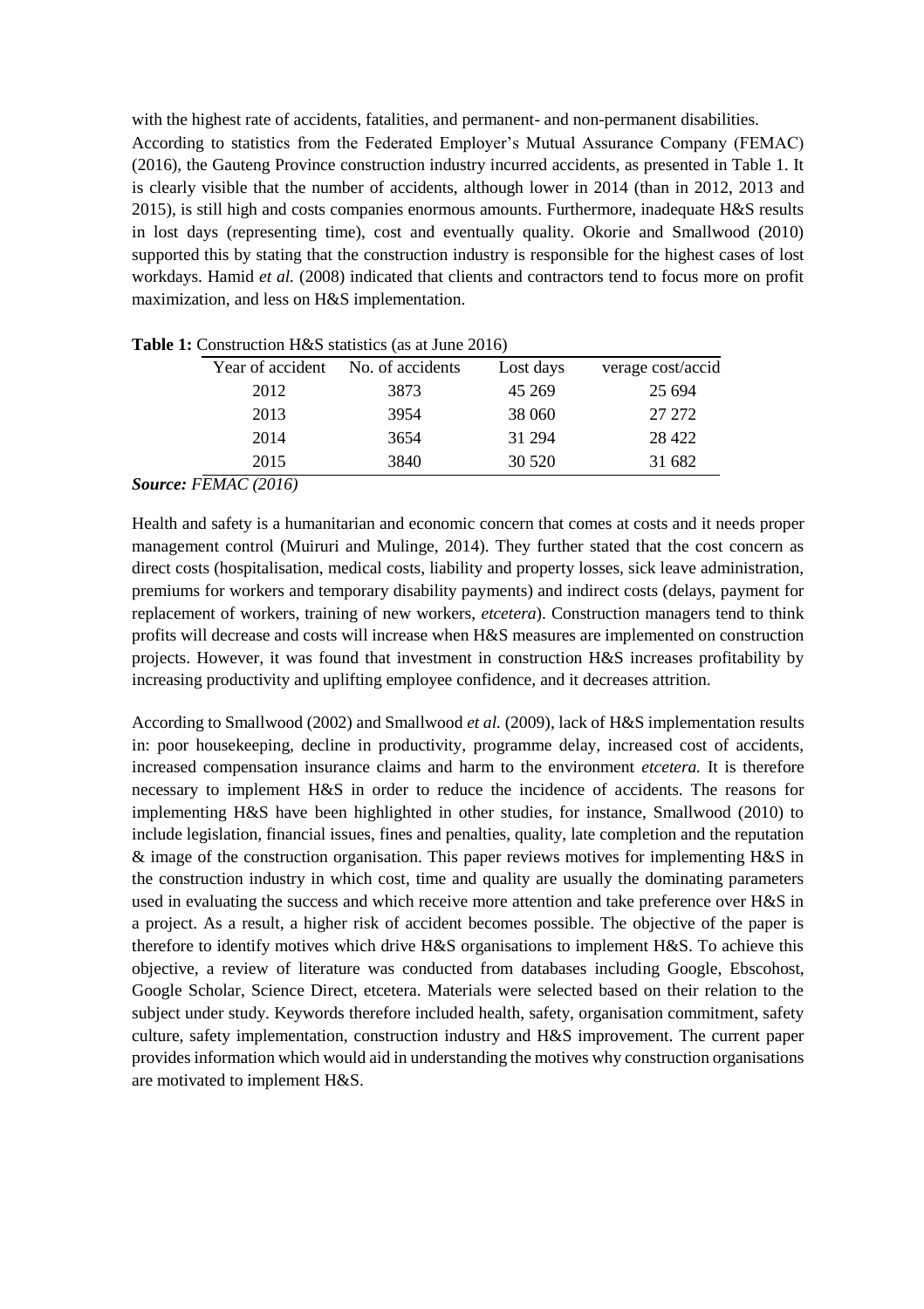#### $\Box$ **Motives behind health and safety implementation**

According to Smallwood and Haupt (2006), a project team's efforts to accomplish a project on time, and within quality and budget can be highly affected by accidents and its associated costs. Furthermore, bad publicity from such accidents may also damage the construction organisation's name and strain relationships between project stakeholders, where one is quick to blame each other, in terms of responsibility. The British Safety Council (2014) indicated that when an organisation invests in their employees' H&S, then the organisation invests in success and continuity. The motives which have been identified are discussed hereunder.

#### $\Box$ **Cost of accidents in the construction industry**

Darshi De Saram and Tang (2005) indicated that construction accidents have an immense impact on families and construction organisations in terms of damages and losses. The cost of a poor H&S record will, either earlier or later, reflect on the balance sheet of the construction organisation. Research done in South Africa estimated that 5% of a completed project's value is responsible for cost of accidents, whereas the implementation of H&S systems is estimated to cost between 0.5% and 3% of the total project value (Smallwood *et al*., 2009). Therefore, the cost of accidents go beyond the cost of H&S. According to Hughes and Ferrett (2016) poor H&S management may lead to cost of accidents and reduced cost of accidents can be achieved through a positive H&S culture (Chinda and Mohamed, 2008). Costs of accidents can be classified as direct or indirect costs.

#### *Direct costs*  $\Box$

Hughes and Ferrett (2016) and Waehrer *et al.* (2007) defined direct costs as costs directly related to an accident, usually covered by the workers' compensation insurance premiums and may include hospitalisation, medical costs, liability and property losses, sick leave administration, premiums for workers and temporary disability payments. These costs are associated with the treatment of an injury and any compensation offered to injured workers (Hinze, 2006; Smallwood *et al.,* 2009).

#### $\Box$ *Indirect costs (Hidden costs)*

Griffin (2006), Waehrer *et al.* (2007) and Hughes and Ferrett (2016), defined indirect costs as costs that are not directly related to the accident but may result from a series of accidents. Griffin (2006) and Hughes and Ferrett (2016) agreed that these costs are the most evasive cost component associated with construction worker injuries, and the elusiveness of the indirect costs of these injuries lies in the lack of clear definition. Smallwood *et al.* (2009) and Hughes and Ferrett (2016) stated that typical indirect costs incurred by construction organisations are reduced productivity of the injured worker/s; reduced productivity of workforce; costs resulting from delays; additional supervision costs; costs of clean-up after the accident; costs resulting from rescheduling of work to ensure timely completion, *etcetera*.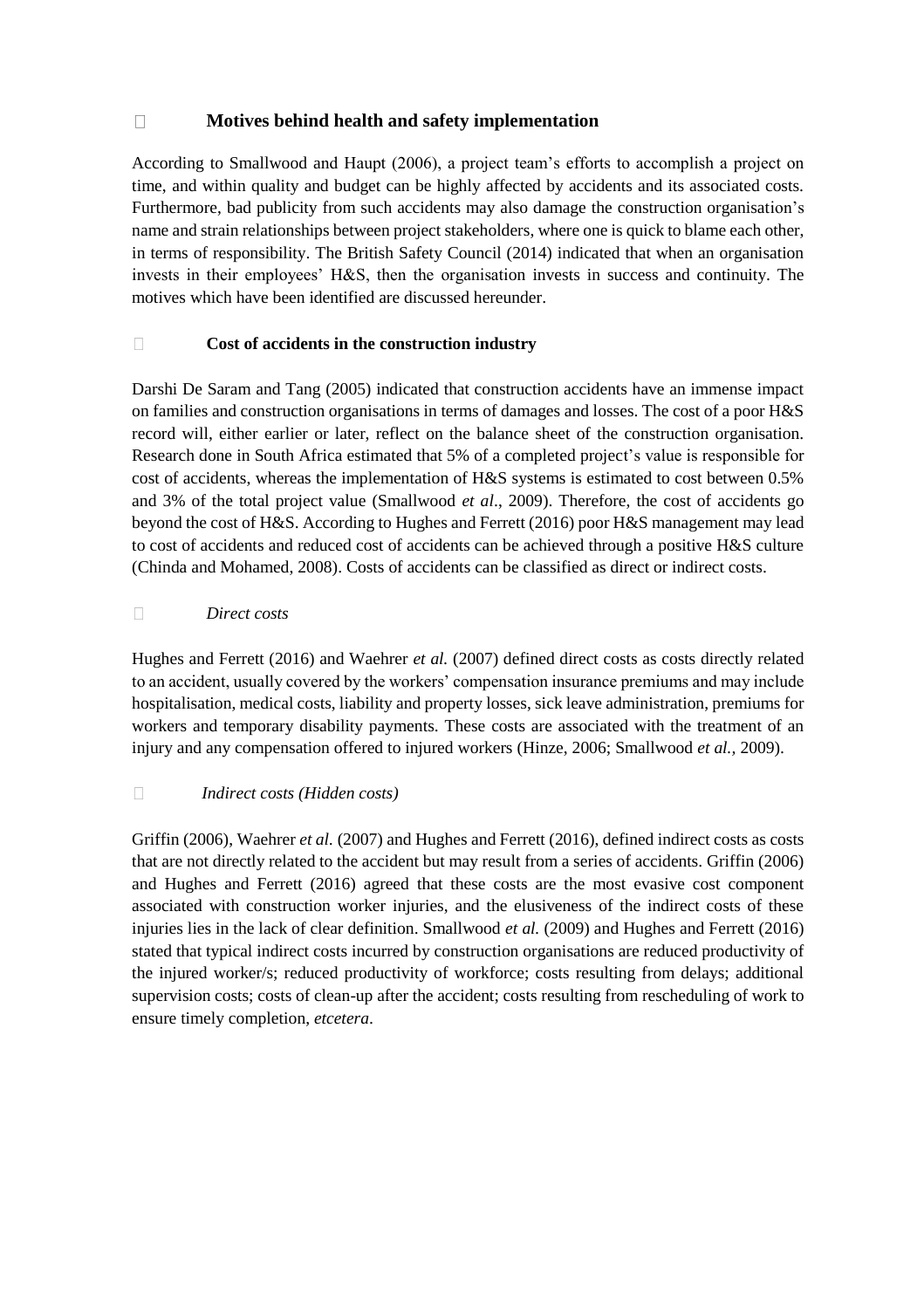### **2 The OHS Act (85 of 1993) and Construction Regulations 2014**

Othman *et al.* (2008) briefly stated that the OHS Act 85 of 1993 and other H&S regulations set out critical standards to which the performance of companies towards production is expected to comply with and be monitored against. The Act firmly specifies that a H&S plan must be prepared and executed for the protection of all participants against hazards and risks of injuries at and around the working environment. According to Azimah *et al.* (2009), for H&S performance to be enhanced, the H&S legislation and regulations must be communicated on a regular basis.

# **3. Improvement in quality**

Nicholas and Steyn (2012) defined quality as specifications or requirements that are being met. The authors identified that when construction organisations meet the project specifications, the chance that the organisation will be taken to court by the client is likely to be zero.

According to Adnan, Husin and Jusoff (2008), Quality Management may be defined as the arrangement of efforts to ensure that the requirements as specified are achieved on the first attempt, in order to avoid "rework". "Rework" according to Collins COBUILD Dictionary

(2006), is to re-organise the work and making changes to improve it. The Project Management Institute Staff (PMIS) (2013) agreed, for project quality to be satiating, one must plan for quality, perform planned quality activities and control quality. Wanberg *et al.* (2013) found a strong relationship between injuries and rework, due to the fact that rework involves unstable work processes, pressure from the schedule programme and demolition work.

### **4. Achievement of client satisfaction**

According to Kärnä (2009) client satisfaction within the construction industry could be determined by the extent to which a physical facility and the construction process meet the client's expectations. Omonori and Lawal (2014) added client satisfaction is essential when it comes to the construction process development and client relationship. The findings in Omonori and Lawal (2014) indicated that client satisfaction involves the quality of a construction project within budget, and affects the future of the company, as well as increasing profitability. A good H&S record will lead to a satisfied client, because the project will be completed on time (Zou and Sunindijo, 2015). Therefore, when the client is satisfied, the construction organisation will be more profitable and will have an increased reputation.

# **5. Timely completion of projects**

According to Zou, Zhang and Wang (2007), who conducted a study on risks and their significance on project objectives, it was indicated that an improperly planned schedule would have a negative impact on workers, in terms of accidents. Moreover, Zekri (2013) supported the statement by implying that an unworkable schedule can deeply affect the success of project objectives in terms of safety, cost, quality and environment. When accidents take place or construction programs clash, the project schedule may be more delayed. In addition, rapidity of work and impracticable target deadlines by the client may also contribute to accidents. According to statistics from the FEMAC (2016), the number of workdays lost due to accidents in the year 2013 amounted up to 38 060, compared to 31 294 in 2014 and 22 163 in 2015.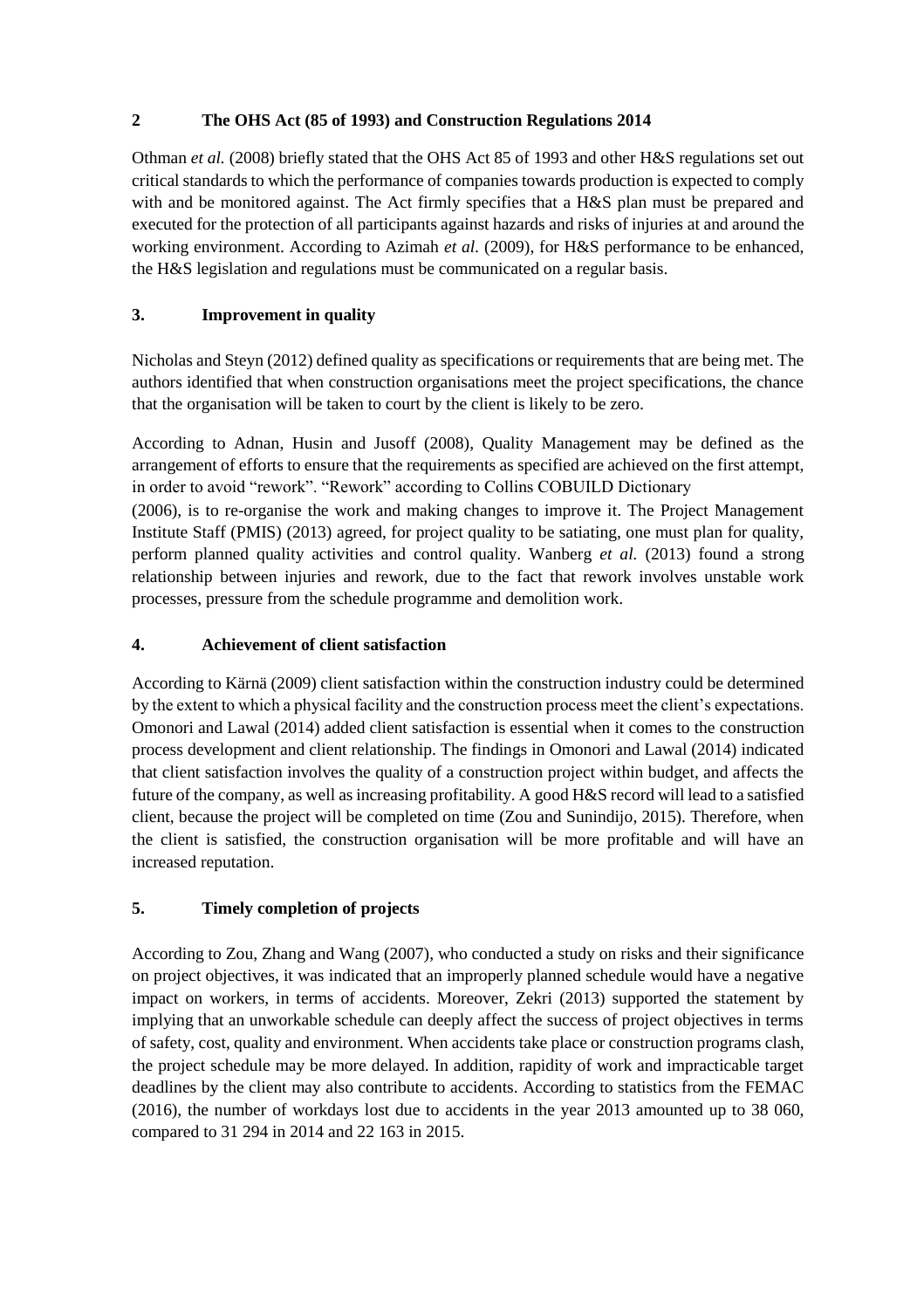#### $\Box$ **Preservation of the image and reputation of the organisation**

A good H&S record and safety management system (SMS) according to Holt (2005) and Ikpe (2009) are very important tools for expanding a business as well as attracting new clients. It was further stated by Li and Poon (2013) that if there is no proper safety measures implemented for the protection and wellbeing of workers, then the reputation of the organisation is at stake. The British Safety Council (2014) supported this by stating that an enterprise, in which a lot of injuries and accidents occur will be unattractive to current and future investors, as well as the public. Therefore, an organisation's image and reputation is linked with its H&S performance.

#### **Improvement in productivity and profitability**  $\Box$

According to Tangen (2005) profitability is most of time confused with productivity. Profitability considers the monetary effects, while productivity considers the real progression that takes place among purely physical phenomena. Pekuri, Haapasalo and Herrala (2011) stated that profitability is a critical indicator, when it comes to determining whether a company is making money. Productivity according to Lingard *et al.* (2007) improves when company H&S goals and objectives are clearly understood by all workers. For H&S goals and objectives to be understood, Gatti and Migliaccio (2013) suggested that management must ensure a higher level of supervision and communication. As a result of improved H&S, better services will be rendered with the same resources in a shorter timeframe. Through this attempt, cost overruns as well as accidents can be reduced (Wanberg *et al*., 2013). This was reinforced through a study done by Aviva (2011), where it was found that if an employer invests in workers' H&S, the workers would be motivated to work harder. Further findings indicated that a safe and healthy workforce is far more productive than an unsafe and unhealthy workforce.

The above findings suggest that certain factors drive construction organisations to implement safety and that implementation of safety procedures and ensuring that workers practice H&S as they should, accidents will be reduced on construction sites.

### **3. Discussion and conclusion**

The factors that drive construction organisations to implement H&S within the Gauteng Province in South Africa was identified and discussed. Seven factors were identified, namely: costs incurred, regulations, timely completion of projects, improvement of organisation's image, improvement in productivity and profitability, quality improvement and client satisfaction. The objective of the study was therefore achieved. Lack of H&S implementation will affect construction organisations negatively. Therefore, focusing on the drivers or motivators for H&S implementation for construction organisations will assist to improve H&S performance in the industry. The study has a major limitation, being a review paper. Therefore, further research could be conducted in order to determine the influence of the identified factors on H&S implementation.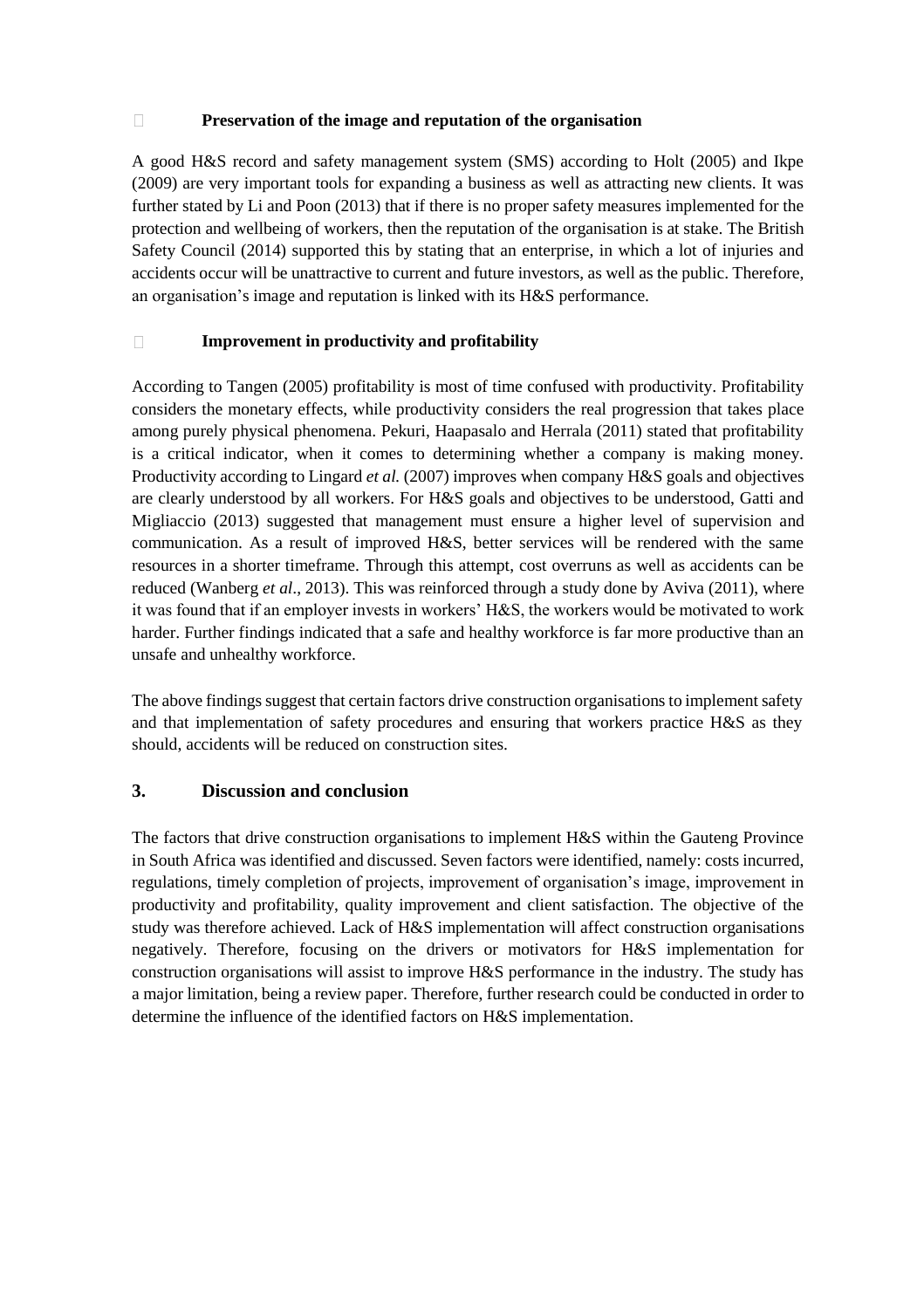### **4. References**

Abdul Hamid, A.R., Abd Majid, M.Z. & Singh, B. (2008). Causes of accidents at construction sites, *Malaysian Journal of Civil Engineering*, 20(2): 257- 258.

Abdul Hamid, A.R., Yusuf, W.Z.W. and Singh, B.(2003). Hazards at construction sites.*Proceedings of the 5 th Asia-Pacific Structural Engineering and Construction Conference (APSEC 2003). 26-28 August 2003 Johor Bahru, Malaysia. pp.96.*

Adnan, H., Husin, H.N. and Jusoff, K.(2008). Management of safety for quality construction. *Journal of sustainable Development*, 1(3):41-47.

Azimah, N., Abdullah, C., Spickett, T.J., Rumchev, B.K. and Dhaliwal, S.S.(2009). Assessing employees' perception on health and safety management in public hospitals. *International Review of Research papers,*  5(4):54-72.

Chinda, T and Mohamed, S.(2008). Structural equation model of construction safety culture.

*Engineering, Construction and Architectural Management,* 15(2):114-131.

Collins COBUILD Advanced Learner's English Dictionary CD ROM.(2006). Harper Collins Publishers, UK.

Darshi De Saram, D. and Tang, S.L.(2005). Pain and Suffering Costs of Persons in Construction Accidents: Hong Kong Experience. *Construction Management and Economics, July 2005,* 23:645-647.

Federated Employer's Mutual Assurance Company.(2016). *Injury and Accident statistics.* Available from: [http://www.fem.co.za/Layer\\_SL/FEM\\_HomeAccident\\_Stats/FEM\\_AccidentStats.htm. \(](http://www.fem.co.za/Layer_SL/FEM_HomeAccident_Stats/FEM_Accident%20Stats.htm)Accessed 19 July 2016).

Gatti, U.C. and Migliaccio, G.C. (2013). A study on the influence of construction workers' physiological status and jobsite environment on behaviour and performance. *Proceedings of the 49th ASC Annual International Conference, Charles Berryman, 2013.*

Hinze, J. (2006). *Construction safety*, 2<sup>nd</sup>ed. Prentice-Hall, Inc. Book. USA.

Hughes, P. and Ferrett, E. (2016). Introduction to Health and Safety at Work, 6<sup>th</sup> ed. Routledge, New York. Kärnä, S. (2009) Concepts and attributes of customer satisfaction in construction, PhD.; Helsinki University of Technology.

Muiruri, G. and Mulinge, C. (2014). Health and Safety on construction project sites in Kenya: A case study of construction projects in Nairobi Country, *FIG Congress 2014: Engaging challenges-Enhancing the relevance, Kuala Lumpur, Malaysia, 16-21 June 2014. pp.2.*

Nicholas, J.M. and Steyn, H. (2012). Project Management for Engineering, Business and Technology, 4<sup>th</sup> ed. Routledge, New York.

Okorie, N.V. and Smallwood, J.J.(2010). Impact of Health and Safety (H&S) Culture on Construction Site Performance in South-Africa. *Proceedings 5th Built Environment Conference, 18-20 July 2010, Durban, South Africa, pp.497-508.*

Omonori, A. and Lawal, A. (2014). Understanding Customers' Satisfaction in Construction Industry in Nigeria. *Journal of Economics and Sustainable Development,* 5(25):115-120.

Othman, A.A.E., Maduna, T., Moodley, K., Paruk, M. and Thevan, D. (2008). Towards improving Health and Safety Practices in Construction. Lambert Academic Publishing, South Africa.

Pekuri, A., Haapasalo, H. and Herrala, M. (2011). Productivity and Performance Management – Managerial Practices in the Construction Industry. *International Journal of Performance Measurement,* 1:39-58.

Project Management Institute Staff. (2013). A Guide to the Project Management Book of Knowledge (PMBOK Guide). 5<sup>th</sup> ed. Newtown Square, Pennsylvania: Project Management Institute, Inc.

Smallwood, J.J. (2002). The influence of health and safety (H&S) culture on H&S performance, In: Greenwood, D (Ed.), *18th Annual ARCOM Conference, 2-4 September 2002*, University of Northumbria. Association of Researchers in Construction Management, 1: 217-26.

Smallwood, J.J. (2010). The image of contractors: a South African case study. In: Egbu, C. (Ed) Procs *26th Annual ARCOM Conference, 6-8 September 2010*, Leeds, UK, Association of Researchers in Construction